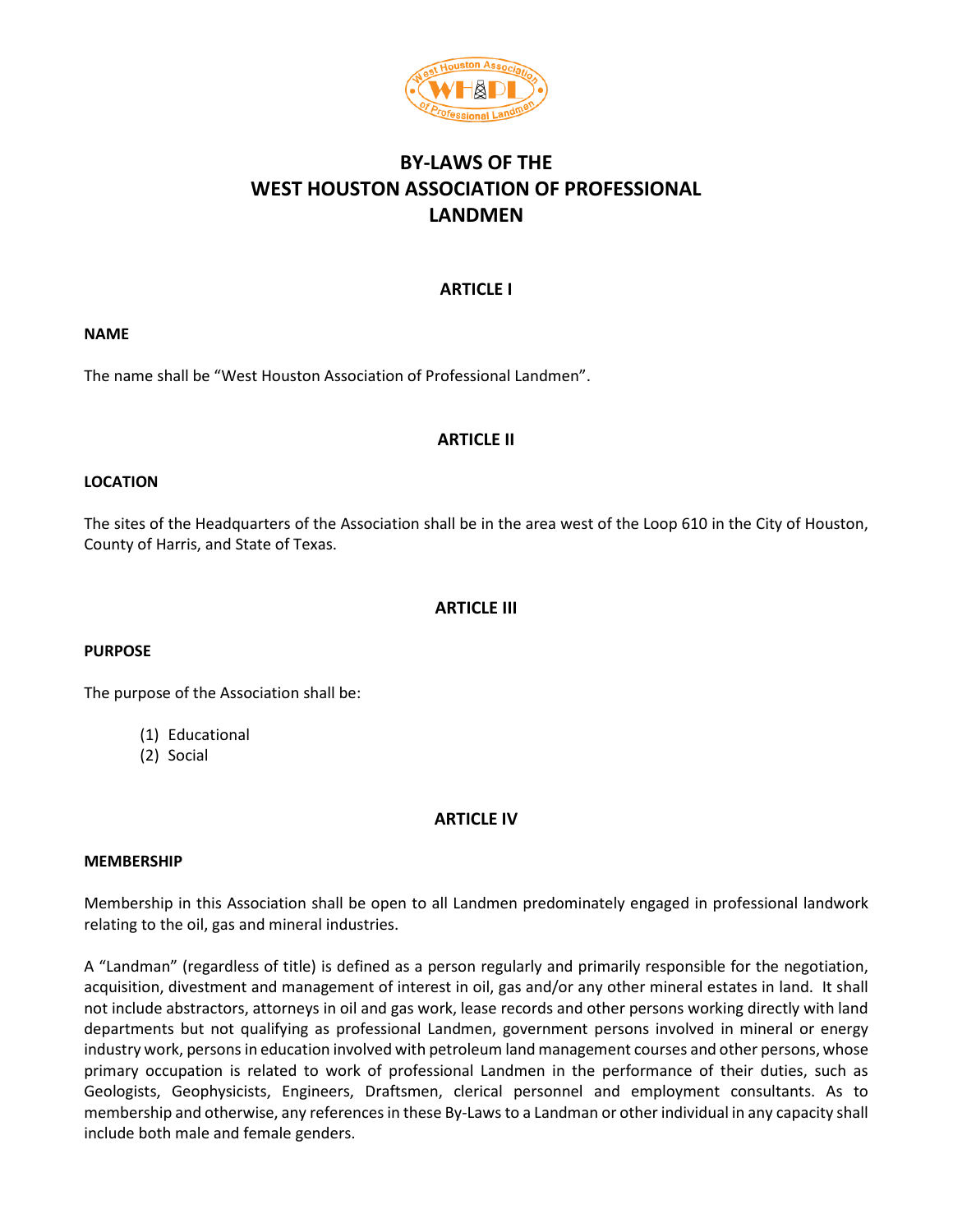Eligibility for membership, approval of classification and the acceptance of any applicant therefore shall be determined by not less than three (3) members of a five (5) member Membership Committee, four (4) of whom shall be appointed by the President, and such committee to include the President and be approved by the Board of Directors. All questions relating to the maintenance of membership within the Association shall be determined by the entire Membership Committee.

- A. Membership in WHAPL shall consist of the following classifications:
	- 1) Active Membership
		- (a) Active Membership in the Association shall be available to professional Landmen who are regularly and primarily responsible for the negotiation, acquisition, divestment and management of interest in oil, gas and/or any other mineral estates in land. This includes people employed as a Landman and those engaged in rendering professional services as Landmen on an Independent basis. It would include those dealing with oil and gas, coal or other minerals.
		- (b) An Active Member shall have a minimum of three (3) years of active experience as a Landman and the recommendation of at least three (3) active members who know the applicant.
		- (c) Except as otherwise provided for herein, only Active Members may hold office, chair committees, vote in Association affairs or sponsor membership applications.
		- (d) Active Membership shall be available for any person who is a Certified Professional Landman or a Registered Professional Landman, as defined by the American Association of Professional Landmen.
	- 2) Associate Membership
		- (a) Associate Membership in the Association to those persons otherwise qualifying as Active Members with less than three (3) years active experience as a Landman in the mineral and/or energy industries; and Attorneys, Geologists, Geophysicists and Engineers predominately engaged in work relating to the oil, gas and mineral industries.
		- (b) Upon qualification for Active Membership, an Associate Member shall submit a written application and recommendations as provided for in Article IV, Paragraph 1 (b).
	- 3) Retired Membership
		- (a) Retired Membership in the Association shall be available to those persons who are permanently retired. It will pertain to all Landmen who formerly qualified as Active Members. The dues for those qualifying as Retired Members shall be \$20.00 annually.
	- 4) Student Membership
		- (a) Student Membership in the Association shall be available to those students who are actively engaged in the pursuit of academic careers, primarily in Petroleum Land Management. They shall be required to offer proof of their current academic status. The dues for those qualifying as Student Members shall be \$20.00 annually.
		- (b) Student Membership shall be renewable annually upon confirmation of current enrollment status and eligibility shall terminate upon graduation or termination of enrollment.
- B. Misconduct of Members

Any question of alleged misconduct of a member shall include, but not be limited to: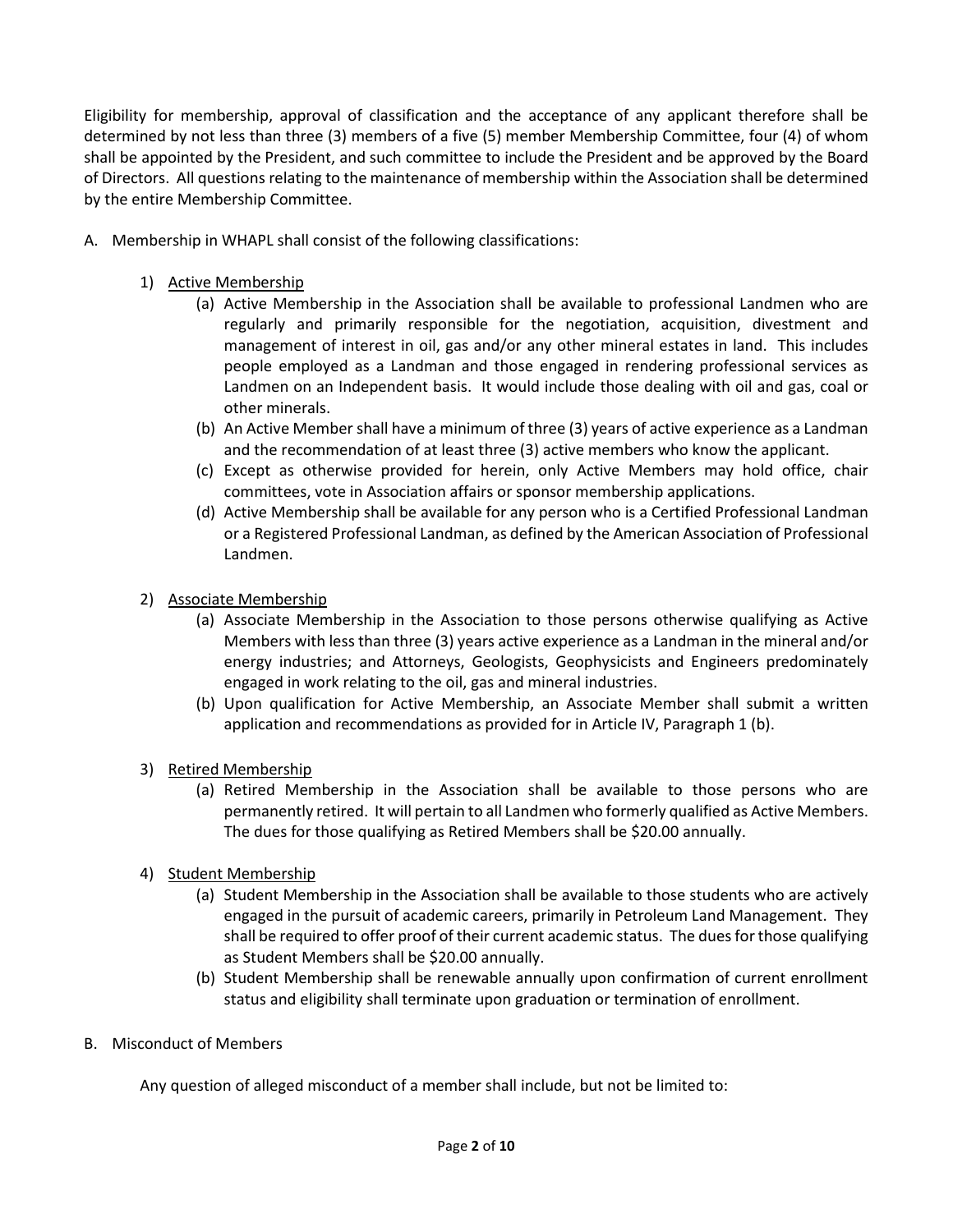- (a) Violation of any provisions of WHAPL's Code of Ethics, or any rule, regulation or order adopted pursuant thereto;
- (b) Aiding or abetting any unauthorized use of the title "Certified Professional Landman" (CPL), "Certified Professional Landman/Environmental Site Assessor" (CPL/ESA, "Registered Professional Landman" (RPL), "Registered Landman" (RL), "P. Land" (Canada) or any other certification by WHAPL or AAPL or other professional association or misrepresentation of membership therein, or misrepresentation of professional or academic degrees or certifications;
- (c) Any act or conduct which causes disrespect for or lack of confidence in the member to act professionally as a Landman.

# **ARTICLE V**

#### **MEETINGS**

The meetings of the organization shall be:

- (1) Regular Meetings may be held each month, at such time and place as may be designated by the Board of Directors, a minimum of six (6) meetings to be held each calendar year.
- (2) Special Meetings may be called by the Board of Directors at any time the affairs of the Association necessitate such a meeting be held. Notice may be by mail, electronic mail and/or telephone.

### **ARTICLE VI**

#### **OFFICERS AND DUTIES**

- 1) The officers of the Association shall be:
	- (a) President
	- (b) Vice President
	- (c) Treasurer
	- (d) Secretary
- 2) Duties of the President of the Association shall be:
	- (a) To preside at all regular and special meetings.
	- (b) To appoint all committees
	- (c) To be the Chairman of the Board of Directors and an Ex-Officio member of all other committees.
	- (d) If a member of AAPL, to be an Ex-Officio member of the AAPL Board of Directors, and in the absence of the duly appointed Regional Director, shall have a full voice and vote in the affairs coming before AAPL.
- 3) Duties of the Vice President of the Association shall be:
	- (a) In the permanent or temporary absence of the President, succeed to all the powers and duties of the Office of the Board of Directors.
- 4) Duties of the Treasurer of the Association shall be: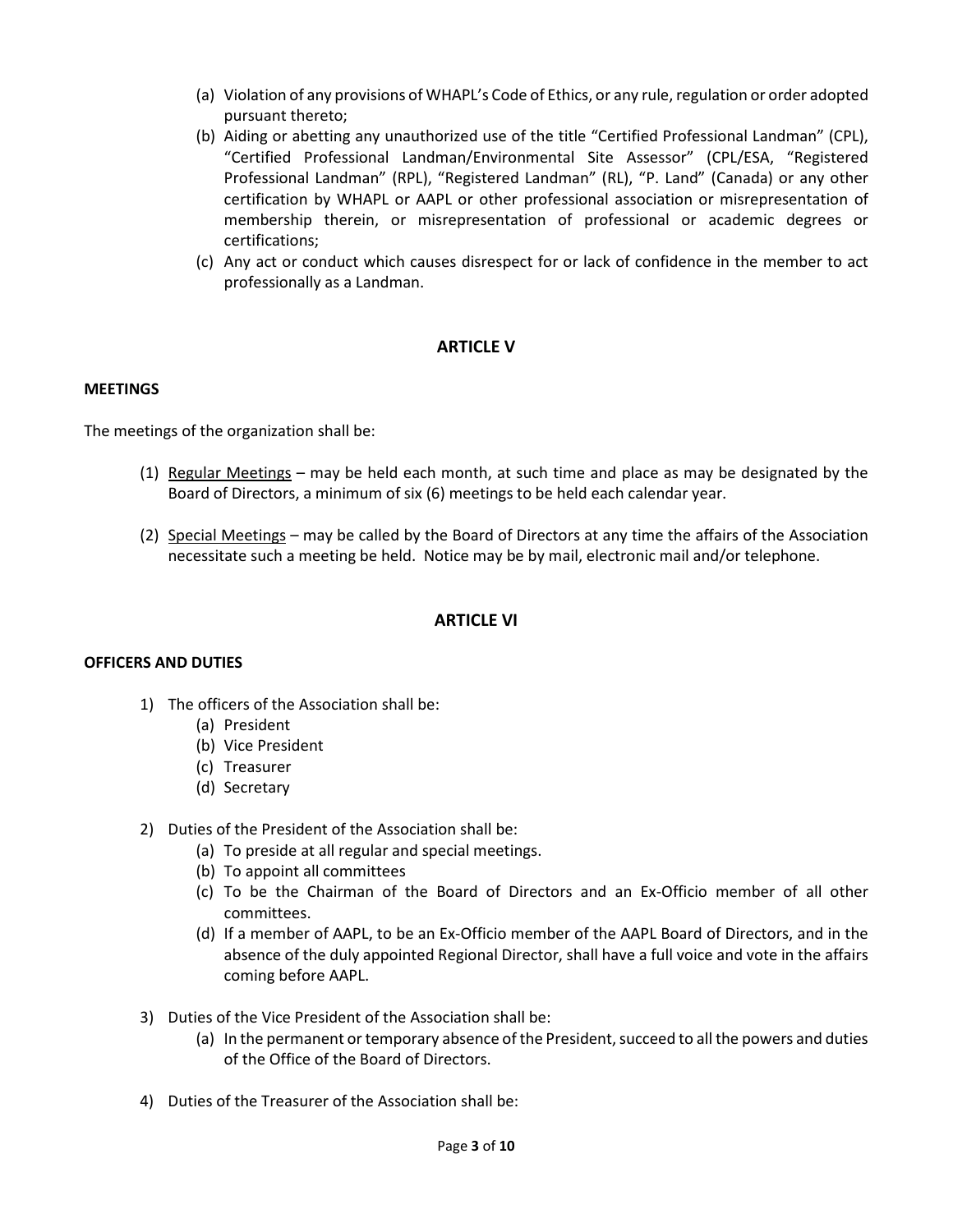- (a) To collect all dues and assessments from all members of the Association and maintain accurate records thereof.
- (b) To pay all expenses of the Association when such payment shall have been first fully authorized by the Board of Directors.
- (c) To prepare financial statements correctly reflecting the financial condition of the Association at any time when so directed by the Board of Directors.
- (d) To be a member of the Board of Directors.
- 5) Duties of the Secretary of the Association shall be:
	- (a) To keep a true and accurate record and minutes of all regular and special meetings.
	- (b) To assist the presiding officer at all regular and special meetings thereof.
	- (c) To be a member of the Board of Directors.

# **ARTICLE VII**

### **ELECTION OF OFFICERS, DIRECTORS AND APPOINTMENT OF REGIONAL DIRECTOR**

- 1) The election of Officers and Directors shall be held at the regular meeting during the month of June each year.
- 2) The Officers and Directors shall be members of the Association and shall be elected by a majority of the members present and voting at such election.
- 3) The terms of the office for the Officers and Directors of the Association shall be for a period of twelve (12) calendar months from the first day of July each year, provided however, that all Officers and Directors shall serve until such time as their respective successors have been duly elected.
- 4) If any office other than the Presidency is vacated, it shall be the duty of the Board of Directors to appoint an Active Member to fill such vacancy for the unexpired term.
- 5) At least thirty (30) days prior to the election of Officers and Directors, the Board of Directors shall submit to the Active Members present at a regular meeting eight (8) candidates willing to serve on a Nominating Committee. The membership will then elect five (5) of these candidates to serve on the Nominating Committee whose duty it shall be to report back a slate (one candidate for each office) of Officers and Directors to the Association for consideration at the forthcoming election. In addition, no member of the Nominating Committee shall stand for election while serving on the Nominating Committee.
- 6) At least ten (10) days prior to a meeting called for the election of Officers and Directors, the President shall cause a notice to be sent to all Active Members of the Association setting forth the date, time and location of the election of Officers and Directors as well as the slate proposed by the Nominating Committee. At the election meeting, additional nominations may be made from the floor.
- 7) During a year in which the term of the Regional AAPL Director expires in accordance with the AAPL By-Laws, the Board of Directors shall appoint a successor Regional AAPL Director to serve for the terms referenced below in Article VIII, Paragraph 2. The appointment of the Regional AAPL Director shall be made by the Board of Directors at least sixty (60) days prior to the election of Officers and Directors meeting held in the corresponding year. The name of the appointed Regional AAPL Director shall be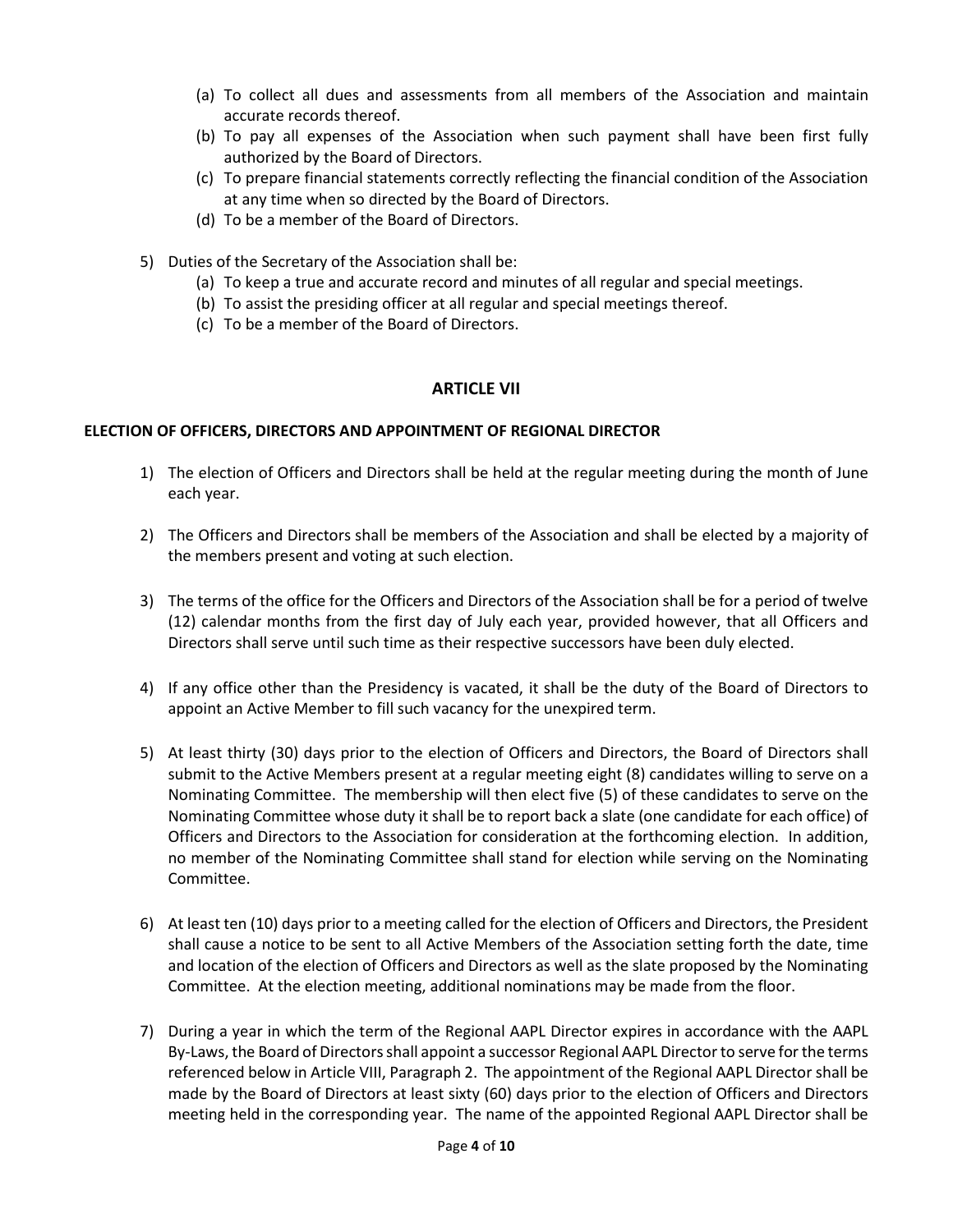included in the notice sent to all Active Members which is referenced above in the Article VII, Paragraph 6. The appointment of the Regional AAPL Director shall be confirmed by a majority of the members present and voting at the election meeting herein mentioned.

# **ARTICLE VIII**

### **BOARD OF DIRECTORS**

- 1) The Board of Directors shall consist of the duly elected officers, the Immediate Past President and two (2) other members of the Association, in good standing, who are Active Members to be elected as Directors at the same time and in the same manner as prescribed for the election of Officers. The two (2) elected members of the Board of Directors shall not be outgoing officers.
- 2) The two (2) elected Directors shall serve for a period of twelve (12) calendar months, the same to run concurrently with that of the officers of the Association, provided however, that the Regional AAPL Director shall serve two (2) consecutive terms coinciding with the effective election date of the AAPL Officers and Directors.
- 3) Five (5) members of the Board of Directors shall complete a quorum for the transaction of all business regularly coming before it.
- 4) Duties of the Board of Directors of the Association shall be:
	- (a) To approve the appointment of a five (5) person Membership Committee as provided for in Article IV hereof;
	- (b) To have a general supervision of the finances of the Association;
	- (c) To plan the programs of the regular meetings and/or to suggest to the President the appointment of special entertainment committees;
	- (d) To call special meetings.
- 5) Duties of the Regional AAPL Director shall be:
	- (a) To be a member in good standing of the American Association of Professional Landmen;
	- (b) Represent the Association in accordance with the By-Laws of AAPL and to cast any ballots that may be required to reflect the desires and directions of the majority of the Association's membership on matters upon which they have voted;
	- (c) To be an Ex-Officio member of this Association's Board of Directors, and in the absence of any one of both of the Directors, have a full voice and vote in affairs coming before this Association;
	- (d) To furnish a Quarterly Report to this Association on the issues being considered by AAPL at this Quarterly Board of Directors Meeting and how such issues may affect this Association.

# **ARTICLE IX**

# **CODE OF ETHICS**

WHAPL's Code of Ethics shall be the basis of conduct, business principals and ideals for its members, and it shall be understood that conduct of any WHAPL member inconsistent with the provisions set forth in this Article shall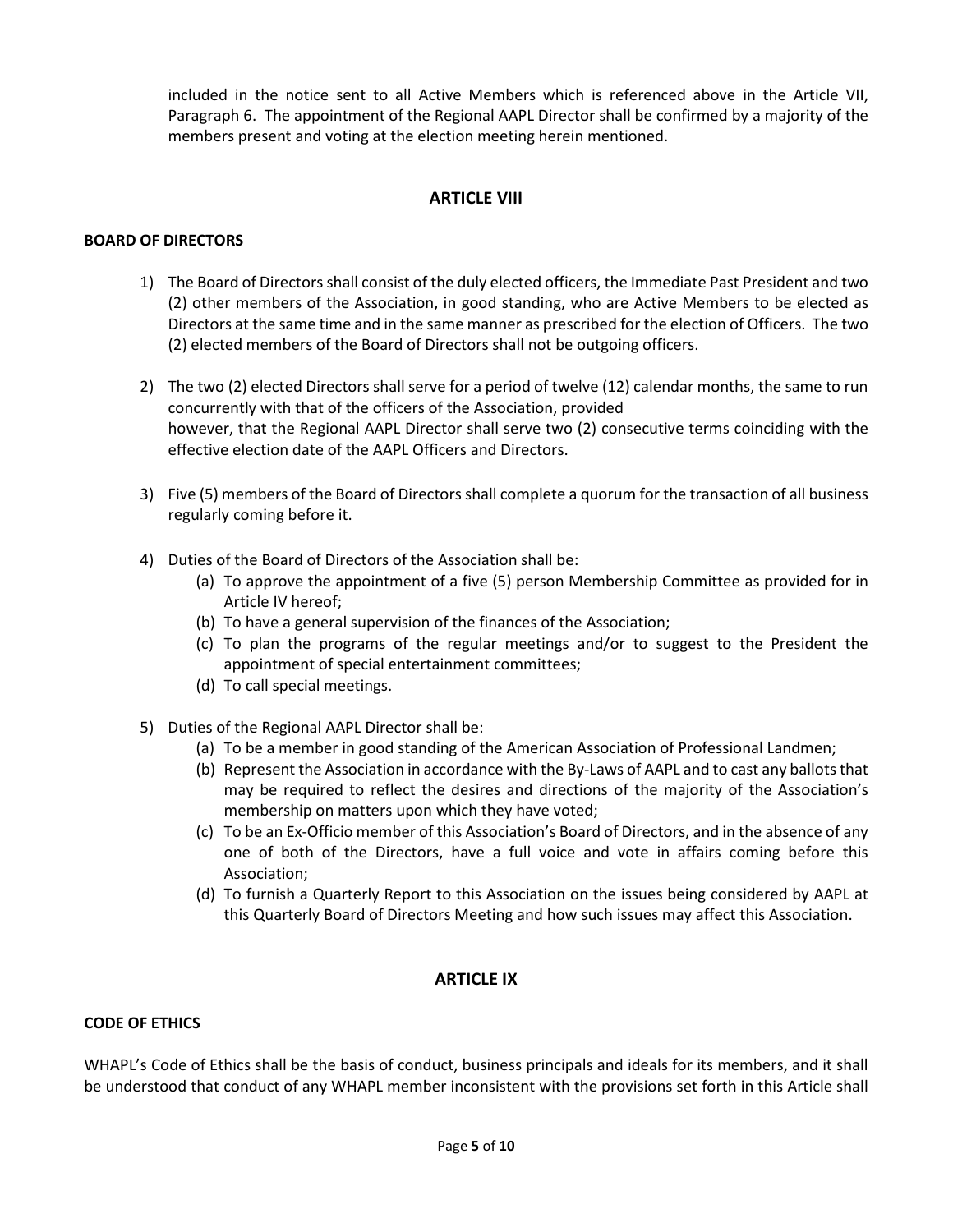be considered unethical and said individual's membership status shall be subject to review for disciplinary action. WHAPL's Code of Ethics includes the Standards of Practice and Preamble at the end of Article IX.

In the area of human endeavor involving trading under competitive conditions, ethical standards for fair and honest dealing can be made increasingly meaningful by an association organized and dedicated not only to the definition, maintenance and enforcement of such standards, but to the improvement and education of its members as set out in the Standards of Practice. Such is the objective of WHAPL, and such is its public trust.

- 1) It shall be the duty of the Landman at all times to promote and, in a fair and honest manner, represent the industry to the public at large with the view of establishing and maintaining good will between the industry and the public and among industry parties. The Landman, in his dealings with landowners, industry parties and others outside the industry, shall conduct himself in a manner consistent with fairness and honesty, such as to maintain the respect of the public.
- 2) Competition among those engaged in the mineral and energy industries shall be kept at a high level with careful adherence to established rules of honesty and courtesy. A Landman shall not betray his partner's, employer's or client's trust by directly turning confidential information to personal gain. The Landman shall exercise the utmost good faith and loyalty to his employer or client and shall not act adversely or engage in any enterprise in conflict with the interest of his employer or client. Further, the Landman shall act in good faith in dealings with industry associates. The Landman shall represent others only in his areas of expertise and shall not represent himself to be skilled in professional areas in which he is not professionally qualified.

### **STANDARDS OF PRACTICE WEST HOUSTON ASSOCIATION OF PROFESSIONAL LANDMEN**

The By-Laws for the West Houston Association of Professional Landmen (WHAPL) provides that a Code of Ethics has been established "to inspire and maintain a high standard of professional conduct" for the members of WHAPL. This Code of Ethics is the basis of conduct, business principles and ideals for WHAPL members. This standard of professional conduct and these guiding principles and ideals mandated by the Code of Ethics within WHAPL's By-Laws are summarized as follows:

- 1) Fair and honest dealing with landowners, industry associates and the general public so as to preserve the highest integrity of the profession (Article IX, Section 1);
- 2) Adherence to a high standard of conduct in fulfilling his fiduciary duties to a principal (Article IX, Section 2);
- 3) Avoiding business activity which may conflict with the interest of his employer or client or result in the unauthorized disclosure of misuse of confidential information (Article IX, Section 2);
- 4) Performance of professional services in a competent manner (Article IX, Section 2);
- 5) Adherence to any provisions to the By-Laws, Code of Ethics, or any rule, regulation, or order pursuant thereto (Article IV, Section C);
- 6) Avoiding the aiding or abetting of any unauthorized use of the title "Certified Professional Landman" (CPL), "Certified Professional Landman/Environmental Site Assessor" (CPL/ESA), "Registered Professional Landman" (RPL), "Registered Landman" (RL), "P. Land" (Canada) or any other certification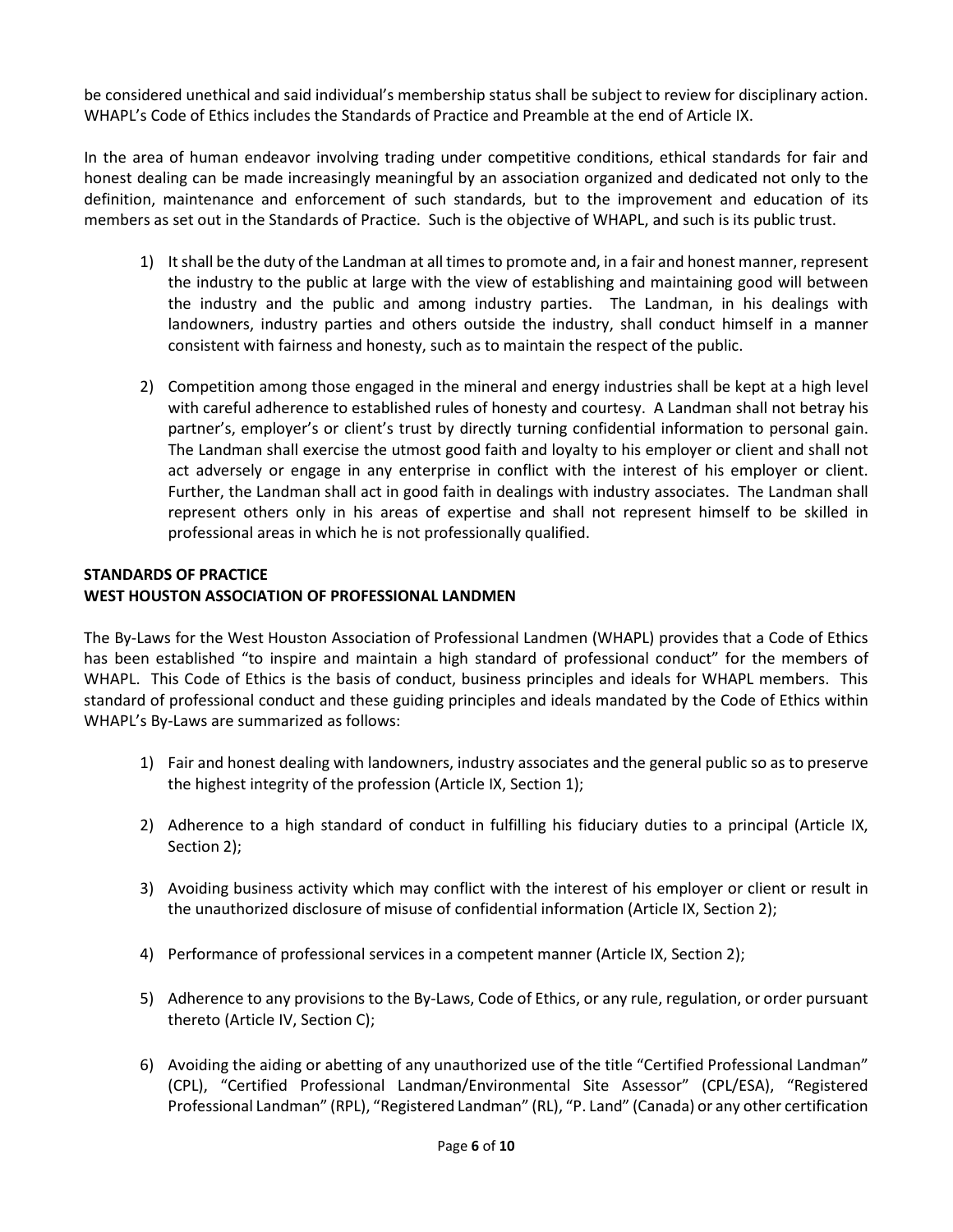by WHAPL or AAPL or other professional association or misrepresentation of membership therein, or misrepresentation of professional of academic degrees or certifications (Article IV, Section C); and

7) Avoiding any act or conduct which causes disrespect for or lack of confidence in the member to act professionally as a Landman (Article IV, Section C).

The masculine gender used herein shall refer to both men and women Landmen. (\*References are to the applicable Article and Section of the AAPL By-Laws.)

### **PREAMBLE**

Under all is the land. Upon its wise utilization and widely allocated ownership depend on the survival and growth of free institutions and of our civilization. The Code of Ethics shall be the basis of conduct, business principals and ideals for the members of the West Houston Association of Professional Landmen (WHAPL).

In the area of human endeavor involving trading under competitive conditions, ethical standards for fair and honest dealing can be made increasingly meaningful by an association organized and dedicated not only to the definition, maintenance and enforcement of such standards, but to the improvement and education of its members. Such is the objective of WHAPL, and such is its public trust.

Such standards impose obligations beyond those or ordinary trading. They impose grave social responsibility and a duty to which the Landman should dedicate himself. A Landman, therefore, is zealous to maintain and improve the standards of his calling and shares with his fellow Landmen a common responsibility for its integrity and honor.

The term Landman has come to connote competency, fairness, integrity and moral conduct in business relations. No inducement of profit and no instruction from clients can ever justify departure from these ideals.

In order to inform the members of the specific conduct, business principals and ideals mandated by the Code of Ethics, WHAPL has adopted the following Standards of Practice, and every member shall conduct his business in accordance therewith:

- 1) In justice to those who place their interest in his care, a Landman shall be informed regarding laws, proposed legislation, governmental regulations, public policies and current market conditions in his area of represented expertise, in order to be in a position to advise his employer or client properly (D, E).\* (\*References are to the foregoing summary of the standards of professional conduct and guiding principles and ideals mandated by the Code of Ethics and WHAPL By-Laws).
- 2) It is the duty of the Landman to protect the members of the public with whom he deals against fraud, misrepresentation and unethical practices. He shall eliminate any practices which could be damaging to the public or bring discredit to the petroleum, mining or environmental industries.
- 3) In accepting employment, the Landman pledges himself to protect and promote the interests of his employer or client. This obligation of absolute fidelity to the employer's or client's interest is primary, but it does not relieve the Landman of his obligation to treat fairly all parties to any transaction, or act in an ethical manner (A, B).
- 4) The Landman shall not accept compensation from more than one principal for providing the same service, nor accept compensation from more than one party to a transaction, without the full knowledge of all principals or parties to the transaction (B, C).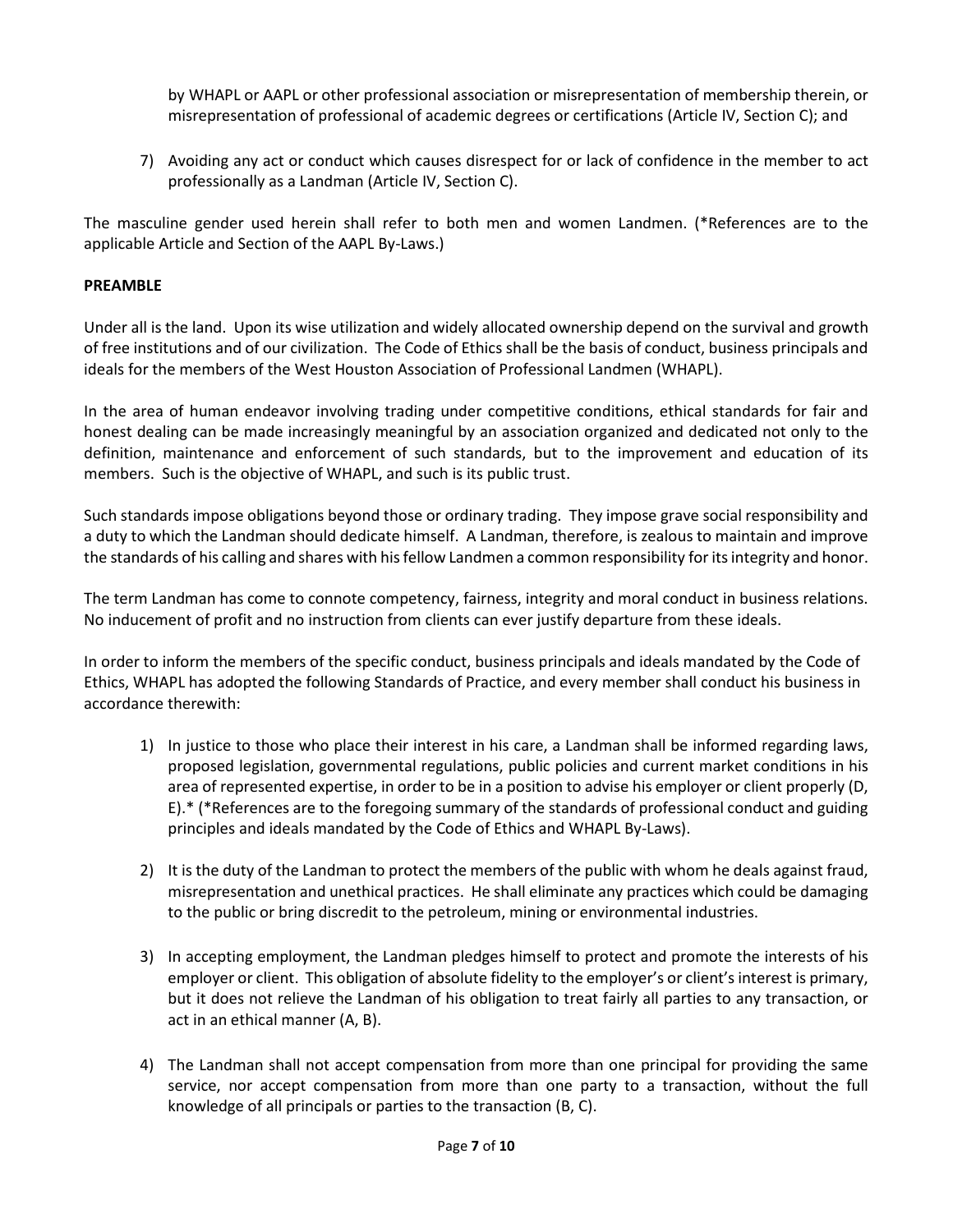- 5) The Landman shall not deny equal professional services to any person for reasons of race, creed, sex or country of national origin. The Landman shall not be a party to any plan or agreement to discriminate against a person or persons on the basis of race, creed, sex or country of national origin (A, G).
- 6) A Landman shall provide a level of competent service in keeping with the standards of practice in those fields in which a Landman customarily engages. The Landman shall not represent himself to be skilled in nor shall he engage in professional areas in which he is not qualified, such as the practice of law, geology, engineering or other disciplines (D).
- 7) The Landman shall not undertake to provide professional services concerning a property or a transaction where he has a present or contemplated interest, unless such interest is specifically disclosed to all affected parties (C).
- 8) The Landman shall not acquire for himself or others an interest in property which he is called upon to purchase for his principal, employer or client without the consent of said principal, employer or client. He shall disclose his interest in the area which might be in conflict with his principal, employer or client. In leasing any property or negotiating for the sale of any block of leases, including lands owned by himself or in which he has an interest, a Landman shall reveal the facts of his ownership or interest to the potential buyer (C).
- 9) If a Landman is charged with unethical practice or is asked to present evidence in any disciplinary proceeding or investigation or has direct knowledge of apparent unethical conduct of another member, he shall place all pertinent facts before the property authority of WHAPL €.
- 10) The Landman shall not accept any commission, rebate, interest, overriding royalty or other profit on transactions made for an employer or client without the employer's or client's knowledge and consent (B).
- 11) The Landman shall assure that monies coming into his possession in trust for other persons, such as escrows, advances for expenses, fee advances, and other like items, are properly accounted for and administered in a manner approved by his employer or client (B).
- 12) The Landman shall avoid business activity which may conflict with the interest of his employer or client or result in the unauthorized disclosure or misuse of confidential information (C).
- 13) The Landman shall at all times present an accurate representation in his advertising and disclosure to the public (A).
- 14) The Landman shall not aid or abet the unauthorized use of the title "Certified Professional Landman" (CPL), "Certified Professional Landman/Environmental Site Assessor" (CPL/ESA), "Registered Professional Landman" (RPL), "Registered Landman" (RL), "P.Land" (Canada) or any other certification by WHAPL or AAPL or other professional association or misrepresentation of membership therein, or misrepresentation of academic degrees or certification.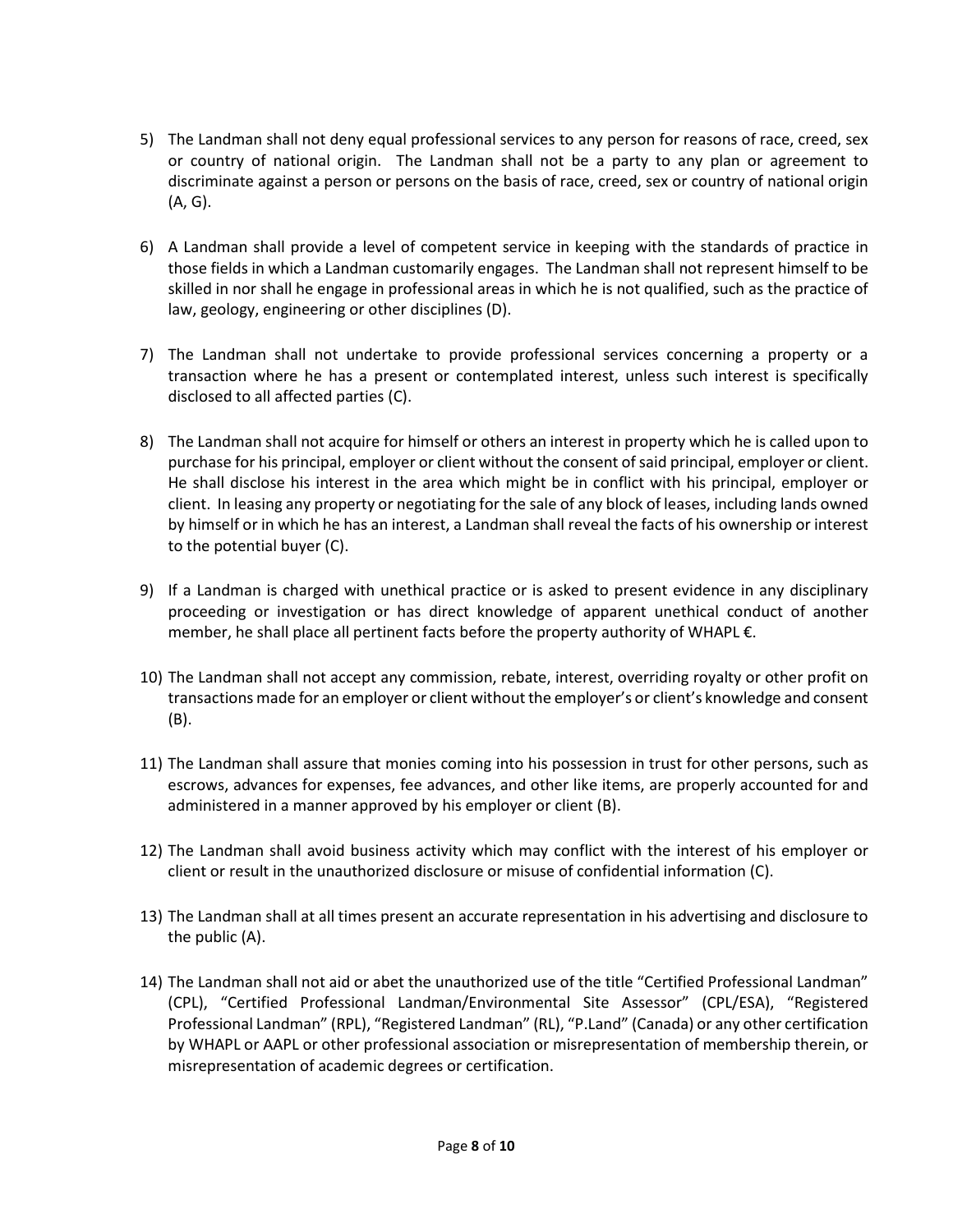15) The Landman shall not participate in conduct which causes him to be convicted, adjudged or otherwise recorded as guilty by any court of competent jurisdiction of any felony, any offense involving fraud as an essential element, or other serious crime.

### **ARTICLE X**

#### **DUES, ASSESSMENTS AND TERMINATION OF MEMBERSHIP**

- 1) The annual dues assessed all members shall be set by the Board of Directors, payable annually in advance. Payments of dues may be suspended, when the Board of Directors finds that such payment is not necessary for the proper financing of the Association for the period suspending.
- 2) The fiscal year shall begin July 1.
- 3) Special assessments may be made and will be effective only upon being passed by a vote of threefourths (3/4) majority of the active members of the Association present and voting at any regular or special meetings, provided that written notice of such meeting and the special assessment proposed shall have been mailed to all active members at least one (1) week prior to such meeting.

#### **TERMINATION OF MEMBERSHIP**

- 1) Any member who has not paid his dues by September 1 of the current year shall be dropped from the rolls of the Association and if such person wishes to again become a member of the Association, he must make application for new membership.
- 2) Any Active or Associate member who ceases to pay dues or meet the definition of Landman as defined in Article IV may be subject to termination as a member of this organization. It shall be the responsibility of the Membership Committee to give written notice by Certified Mail to said party's address last known to the Association that said party's membership is being terminated in accordance with Article IV and such party shall have thirty (30) days from the date said letter is mailed within which to satisfy the Committee that said party's membership shall not be terminated. Unless reinstated by the Membership Committee, said membership will automatically be terminated thirty (30) days from the date of written notice or at the expiration of the current fiscal year if dues have been paid, whichever is the latter date. Any Active or Associate member who is guilty of violating the Code of Ethics of AAPL is subject to automatic expulsion.

### **ARTICLE XI**

### **PARLIMENTARY RULES**

Roberts Rules of Order, Revised, shall control at the regular and special meetings of the Association.

# **ARTICLE XII**

#### **INDEMNIFICATION**